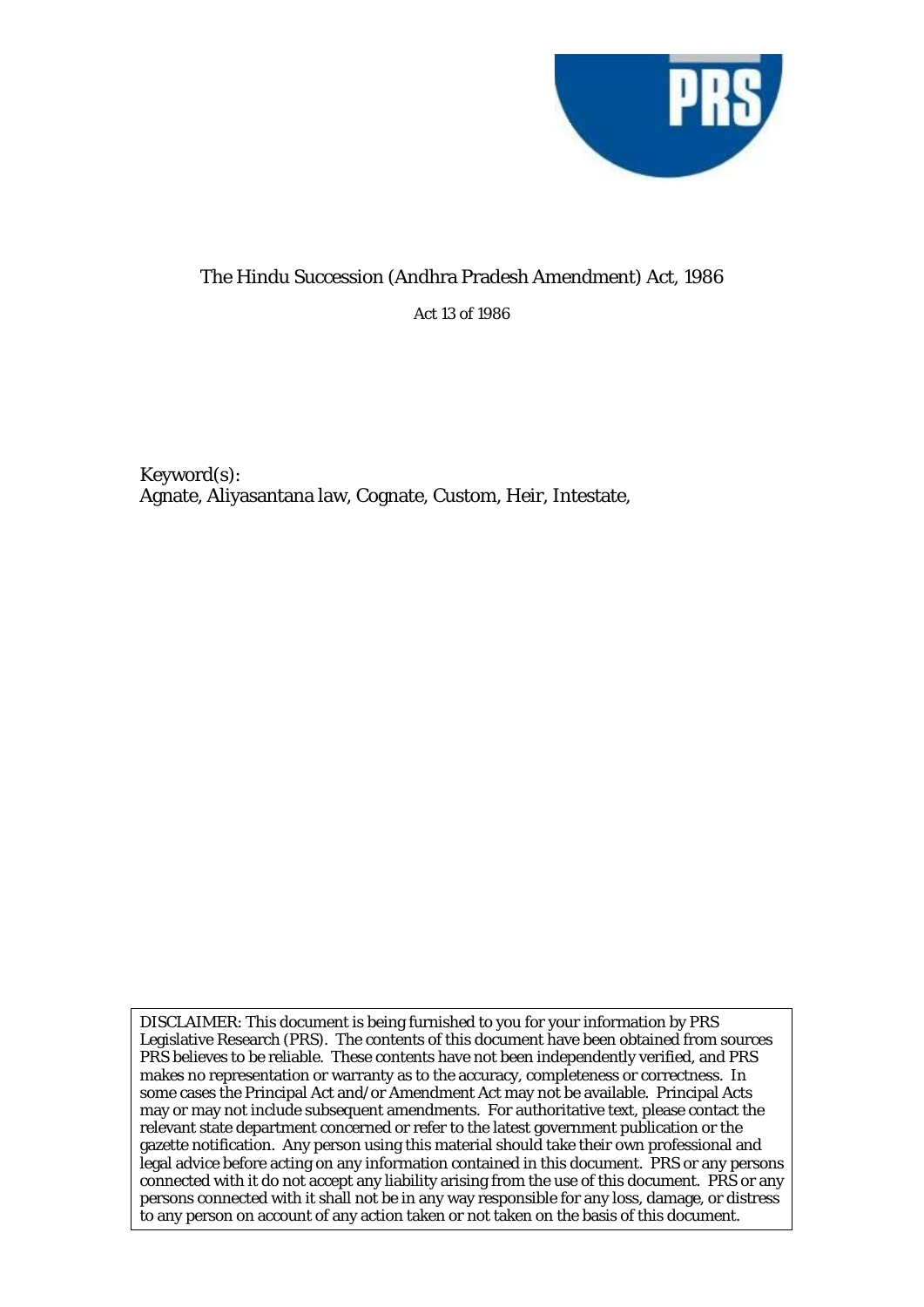## **<sup>I</sup>***r.* **E** HINDU SUCCESSION **(ANDHRA PRADESH AMENDMENT) ACT, 1 98** *6.\**

**ACT** No. 13 OF **1986.** 

[ *22trd May,* 1986. ]

**AII Act** to amend the Hindu **Succession Act,** 1956 in its application **to** the **State** of **Andhra** Pradcsh.

Whercas the Constitution of India **has** procIaimed equality before law as a Fundamental Right;

And whercas *the* **exclusion** of the daughter from participation in coparcenary' **ownership** merely **by**  reason of her sex is contrary thereto;

And **whereas** such exclusion **of the** daughtcr **has**  led **so** the creation **of** the socially **pernicious dowry system** with **its** attendant social ills ;

**And whereas this** baneful system **of dowry** has to be **eradicated by positive measures** which will simul**taneously** ameliorate **the** condition of women **in tfic Hindu society** ;

**Be** it **enacted by** the LegisIative AssernbIy **of** the **State** of **Andhra** Pradesh **in** the Thirly sixth **Year** of the **Republic** of **India as follows** :

**1. (1)** This Act may be called the Hindu Succession Short title.<br> **Act** 1986 **(Andhra Pradesh Amendment) Act, 1986.** Short tide catent and

commence-*(2)* **It extends to the whole of the** State of **meat.l Andhra Pradesh.** 

**(3).** It shall bc deemed to have come **into force**  on **the -5th September,** 1985.

**2. In the** Hindu **Succession Act,** 1956 (herein- **Insottion of** after **referred** *to* **as this Act) after Chapter-11, the Chaptar**  after referred to as this Act) after Chapter-11, the new Chapter<br>following Chapter shall be inserted, namely :<br>Central Act

*30* **of 1956.** 

'Received **the asscnl of thc Preiidcnt on i hc 16t** h **May, 1986 For**  Statement of Objects and Reasons, Please sec the *Audlira Pradesh Guzette*, **Part IY-A, Extraordinary, datcd** ~hc **5th Scplcmbcr, 1995. at page 6.** 

 $-$ 7. 89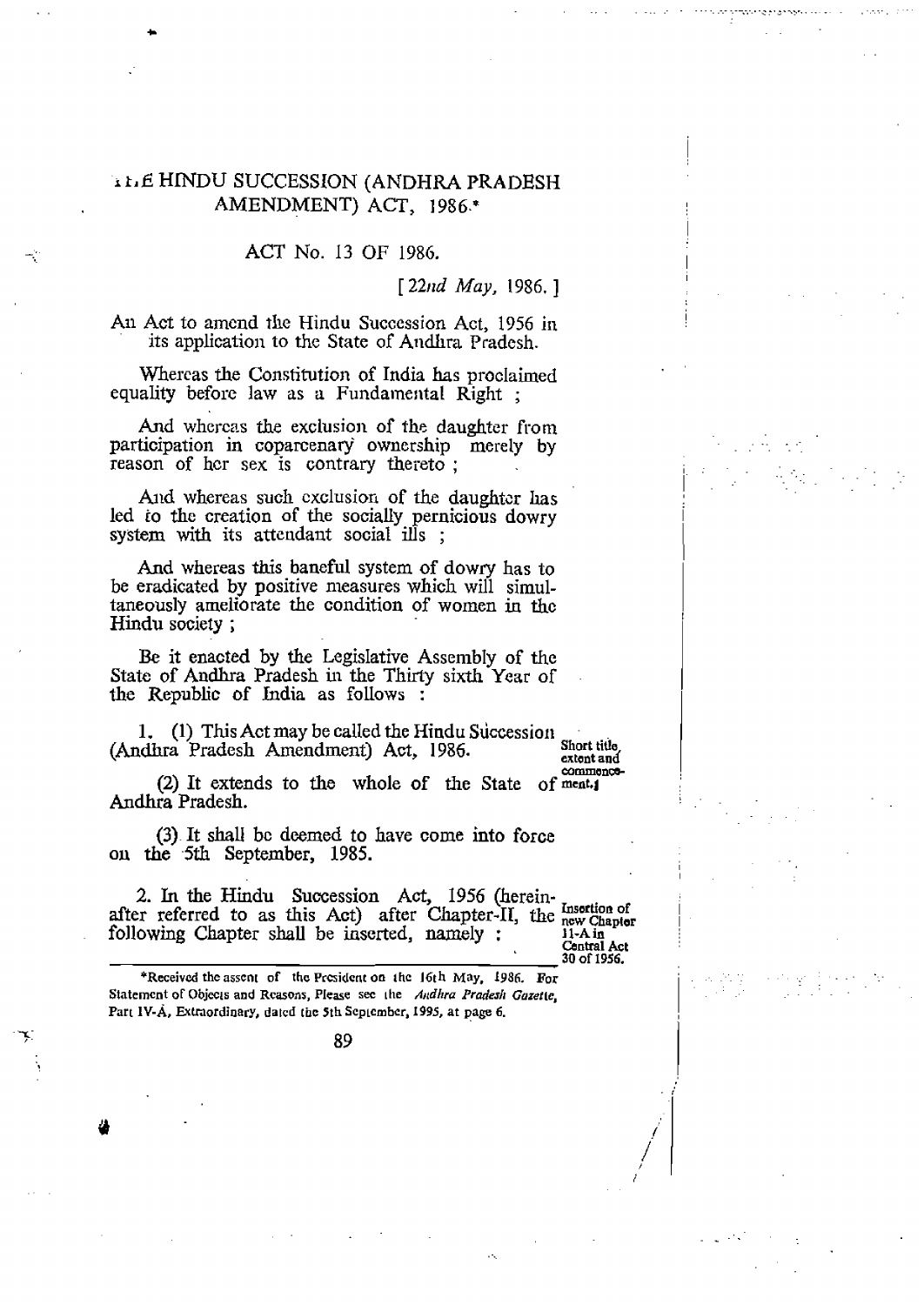## **"CHAPTER-II-A**

## Succession by survivorship

in coparcen-<br>ary property.

29-A. Notwithstanding anything contained in **Eqml rights scction** *6* of this *Act-* **to daughter** 

> **ary property\* (i) in** *a* **Joint** Hindu **Family govcrncd by**  Mitakshara Law, the daughter of a coparcener shall by birth become a coparcener in her own right in the same **manner as** the son and have the same rights **in the coparcenary property** as she **would** have had **if** she **had** been *E?* **son, inclusiv~** of the **right to claim** by survivorship ; and shaI1 be subject **to** the same **liabilities**  and book is body about the discrepance of the same liabilities in respect thereto as the son;

> (ii) **at a partiti011** in such **a** Joint **Biudu Family** the **coparcenary property shall** be **so divided as** *to* **allot** to **a daughter thc saw share as is ahtable to** a **son** :

> Provided that the share which a pre-deceased son **or a ple-demised daughter** would **have got-at** the partition if he or **she had been alivc** *at the* **time of the partition shall be** allotted **to** thc surviving **child of** *such*   $\frac{1}{2}$  pre-deceased son or of such pre-deceased daughter;

> **Provided further that the share allotable to the** pre-deceased child of a pre-deceased son or of a pre**dcceased daughter, if** such **child had been alivc at thc time of the partition,** shaU bc allottcd to the **child** of . **such pre-deceased chdd of the pre-deceased son or** of the **prc-deceased daughter** as lhe case **may** bc ;

(jii) **any** property to which a **female Hindu**  homes **entitled by** virtue of **thc provisions of clause(i) shall be held by her** with the **incidents of coparcenary ownership and shall be xegarded, notwithstanding**  anything contained in this Act or any other law for the time being in force, as property capable of being **the rime being in** tbm, **as property capable of being disposed of by** *her* **by will at** *other* **testamentary disposition** ;

 $(iv)$  Nothing in clause (ii) shall apply to a **daughter manied prior to** *or* **to** a partition **w g,** *ch* **had**  been **effected before the** commencement **of the Hindu Succession (Andhra Pradesh 1986 :** 

90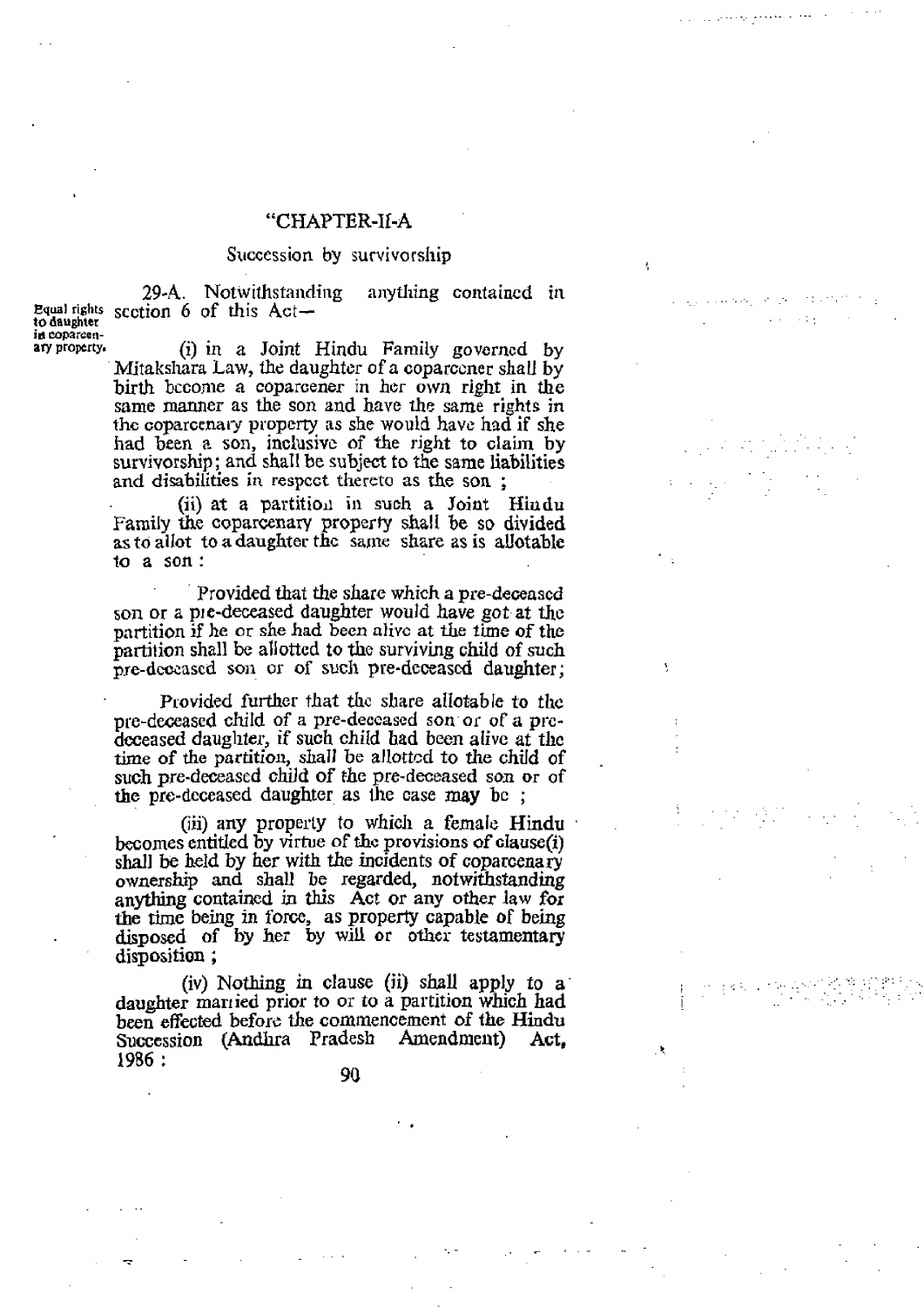29-B. When a female Hindu dies after the com-"Interest to mcncement of the Hindu Succession (Andhra Pradesh **survivorship** Amendment) Act, 1986 having at the time of her death on drath. **an interest** in *a* **Mitakshara** coparcenary property, her **interest** in **the property shall devalvc by survivorship upon the survivhg members of the coparcenary and**  not in **accordance** with **this Act** :

**Provided that if** the **deceased had left any child or child** of **a prc-deceased child, the** *intcrcst* **of**  the **deceased in** *the* **Mitakshara coparcenary property shall dcvolvc by testamentary or interest at succession as the case may be,** under **this Act and not by survivorship.** 

*ExpJot~ation-1.-For* the **purposes of this section,**  *the* **intcrest of** a **female Hindu Mitakshara coparcener shall be deemed to** be the **share in the property that would have been allotted to** her **if a partition of the property had taken place immediately before her death**  irrespective **of whkther she was entitled** *to* **claim partition** or **not.** 

*Explanation-2.*-Nothing contained in the **proviso to this section** shall bo **coustrued** as **enabling a pcrson who, before thc death of** the **dcocascd, ]lad**  separated himself or herself from the coparcenary or **any of his or her heirs** *to* **claim on intestacy a** share **in**  *the* **interest referred** to **therein.** 

**29-C.** (1) Where, after the commencement of the **Proferential** Hindu Succession (Andhra Pradesh Amendment) Act, acquire pro-1986 an interest in any immovable property of an perty in cer**intestate** *or* **in** any **business** carkied **on by** him **or her, wheiher solely** or **in conjunction** with **others, devolves**  under section 29-A or section 29-B upon two or more **heirs, and .any one of such heirs proposes to transfer**  his **or her interest in** *the* **propew or business, the** other **heirs** shd **have a preferential right to acquire the**  interest proposed to be transferred.

**(2) The consideration for which** any **hiterest in** the **property of** thc **based may be transferred under** this **section shalI,** in the abscncc **of** any **agreement behvcen the parties bc determined by** *the* **court on application being madc, to it in this behalf, and if** 

1972